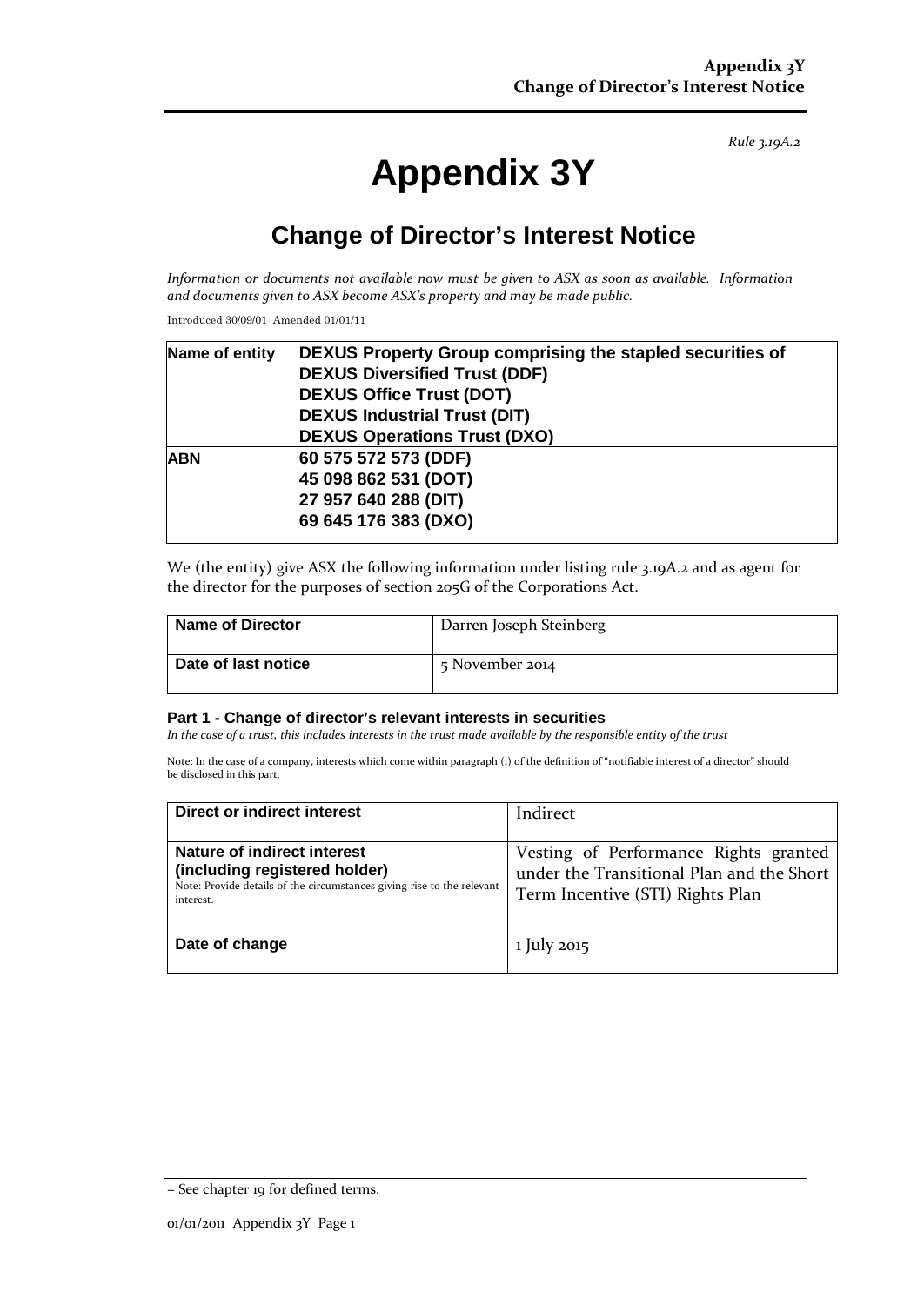| No. of securities held prior to change<br><b>Class</b>                                                       | Performance Rights granted under the<br>Transitional Plan giving the right to<br>75,570 securities<br>Performance Rights granted under the<br>2013 STI Rights Plan giving the right to<br>34,565 securities<br>Performance Rights granted under the<br>2014 STI Rights Plan giving the right to<br>64,358 securities<br>Performance Rights granted under the<br>2013 Long Term Incentive (LTI) Rights<br>Plan giving the right to 188,029 securities<br>Performance Rights granted under the<br>2014 LTI Rights Plan giving the right to<br>205,943 securities<br>36,463 securities<br>Ordinary                                                                                                                                                                                                                                                                                                 |
|--------------------------------------------------------------------------------------------------------------|-------------------------------------------------------------------------------------------------------------------------------------------------------------------------------------------------------------------------------------------------------------------------------------------------------------------------------------------------------------------------------------------------------------------------------------------------------------------------------------------------------------------------------------------------------------------------------------------------------------------------------------------------------------------------------------------------------------------------------------------------------------------------------------------------------------------------------------------------------------------------------------------------|
|                                                                                                              |                                                                                                                                                                                                                                                                                                                                                                                                                                                                                                                                                                                                                                                                                                                                                                                                                                                                                                 |
| <b>Number acquired</b>                                                                                       | 158,701 securities comprised of: 75,570<br>securities (vesting of Performance Rights<br>granted under the 2012 Transitional<br>Plan), $11,177$ securities (being securities<br>with a value equal to the distributions<br>paid on 75,570 securities during the life of<br>2012 Transitional Plan), 34,565<br>the<br>securities (vesting of Performance Rights<br>granted under tranche #2 the 2013 STI<br>Rights Plan), 3,505 securities (being<br>securities with a value equal to the<br>distributions paid on 34,565 securities<br>during the life of tranche #2 of the 2013<br>Rights Plan), 32,179 securities (vesting of<br>Performance Rights granted<br>under<br>tranche #1 of the $2014$ STI Rights Plan),<br>1,705 securities (being securities with a<br>value equal to the distributions paid on<br>32,179 securities during the life of tranche<br>#1 of the 2014 STI Rights Plan) |
| <b>Number disposed</b>                                                                                       | Nil                                                                                                                                                                                                                                                                                                                                                                                                                                                                                                                                                                                                                                                                                                                                                                                                                                                                                             |
| <b>Value/Consideration</b><br>Note: If consideration is non-cash, provide details and estimated<br>valuation | No cash consideration<br>\$1,166,452 cash equivalent (using the<br>closing price of $$7.35$ per security as at 1<br>July $2015$ )                                                                                                                                                                                                                                                                                                                                                                                                                                                                                                                                                                                                                                                                                                                                                               |

<sup>+</sup> See chapter 19 for defined terms.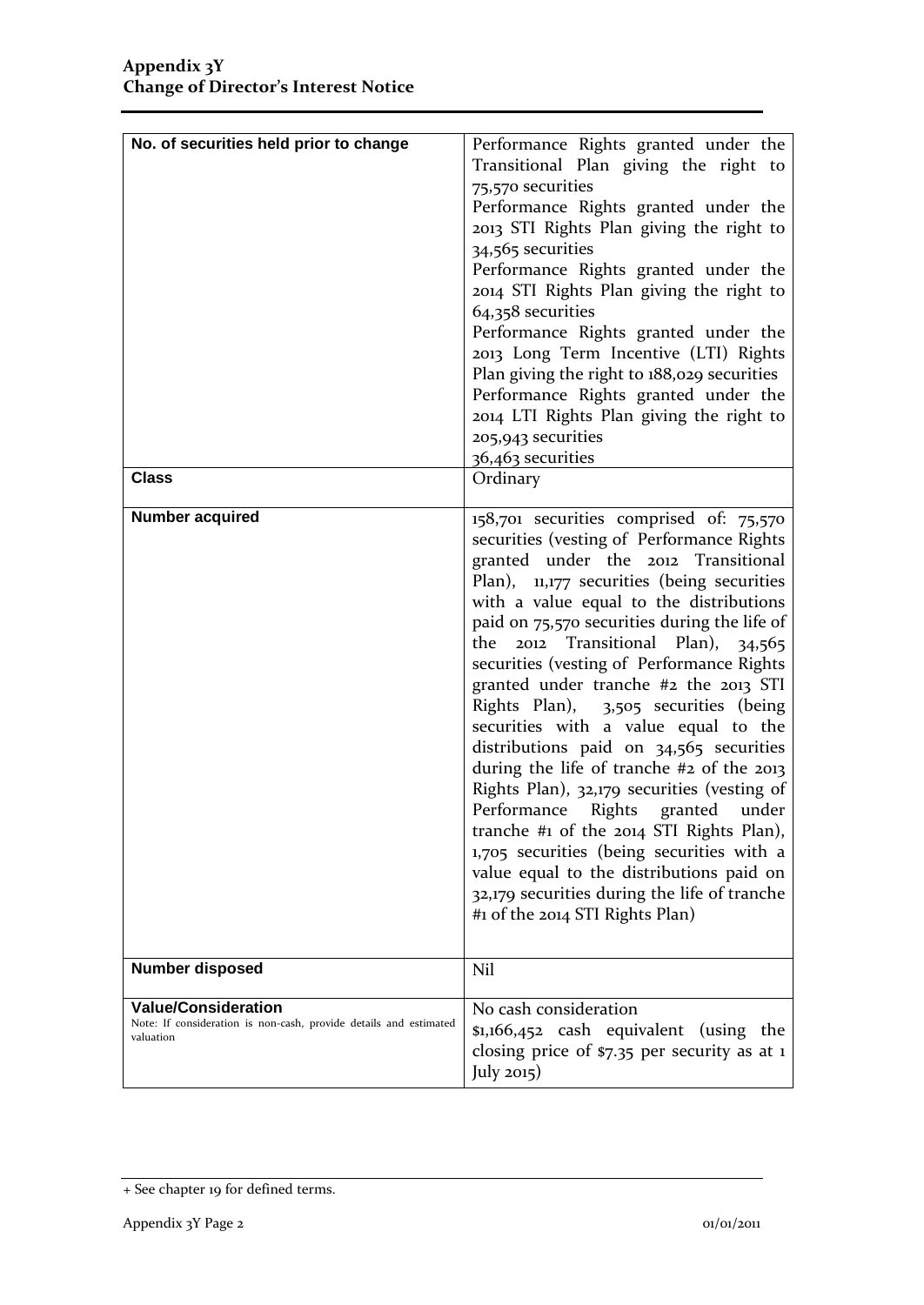| No. of securities held after change                                    | Performance Rights granted under the<br>2014 STI Rights Plan giving the right to<br>32,179 securities<br>Performance Rights granted under the<br>2013 LTI Rights Plan giving the right to<br>188,029 securities<br>Performance Rights granted under the<br>2014 LTI Rights Plan giving the right to<br>205,943 securities<br>195,164 securities |
|------------------------------------------------------------------------|-------------------------------------------------------------------------------------------------------------------------------------------------------------------------------------------------------------------------------------------------------------------------------------------------------------------------------------------------|
| Nature of change                                                       | Vesting of Performance Rights granted                                                                                                                                                                                                                                                                                                           |
| Example: on-market trade, off-market trade, exercise of options,       | under the 2012 Transitional Plan, tranche                                                                                                                                                                                                                                                                                                       |
| issue of securities under dividend reinvestment plan, participation in | #2 of the 2013 STI Rights Plan and tranche                                                                                                                                                                                                                                                                                                      |
| buy-back                                                               | #1 of the 2014 Rights Plan.                                                                                                                                                                                                                                                                                                                     |

### **Part 2 – Change of director's interests in contracts**

Note: In the case of a company, interests which come within paragraph (ii) of the definition of "notifiable interest of a director" should be disclosed in this part.

| <b>Detail of contract</b>                                                                                                                                                      | N/A |
|--------------------------------------------------------------------------------------------------------------------------------------------------------------------------------|-----|
| <b>Nature of interest</b>                                                                                                                                                      | N/A |
| Name of registered holder<br>(if issued securities)                                                                                                                            | N/A |
| Date of change                                                                                                                                                                 | N/A |
| No. and class of securities to<br>which interest related prior to<br>change<br>Note: Details are only required for a contract in<br>relation to which the interest has changed | N/A |
| <b>Interest acquired</b>                                                                                                                                                       | N/A |
| <b>Interest disposed</b>                                                                                                                                                       | N/A |
| <b>Value/Consideration</b><br>Note: If consideration is non-cash, provide details<br>and an estimated valuation                                                                | N/A |
| Interest after change                                                                                                                                                          | N/A |

<sup>+</sup> See chapter 19 for defined terms.